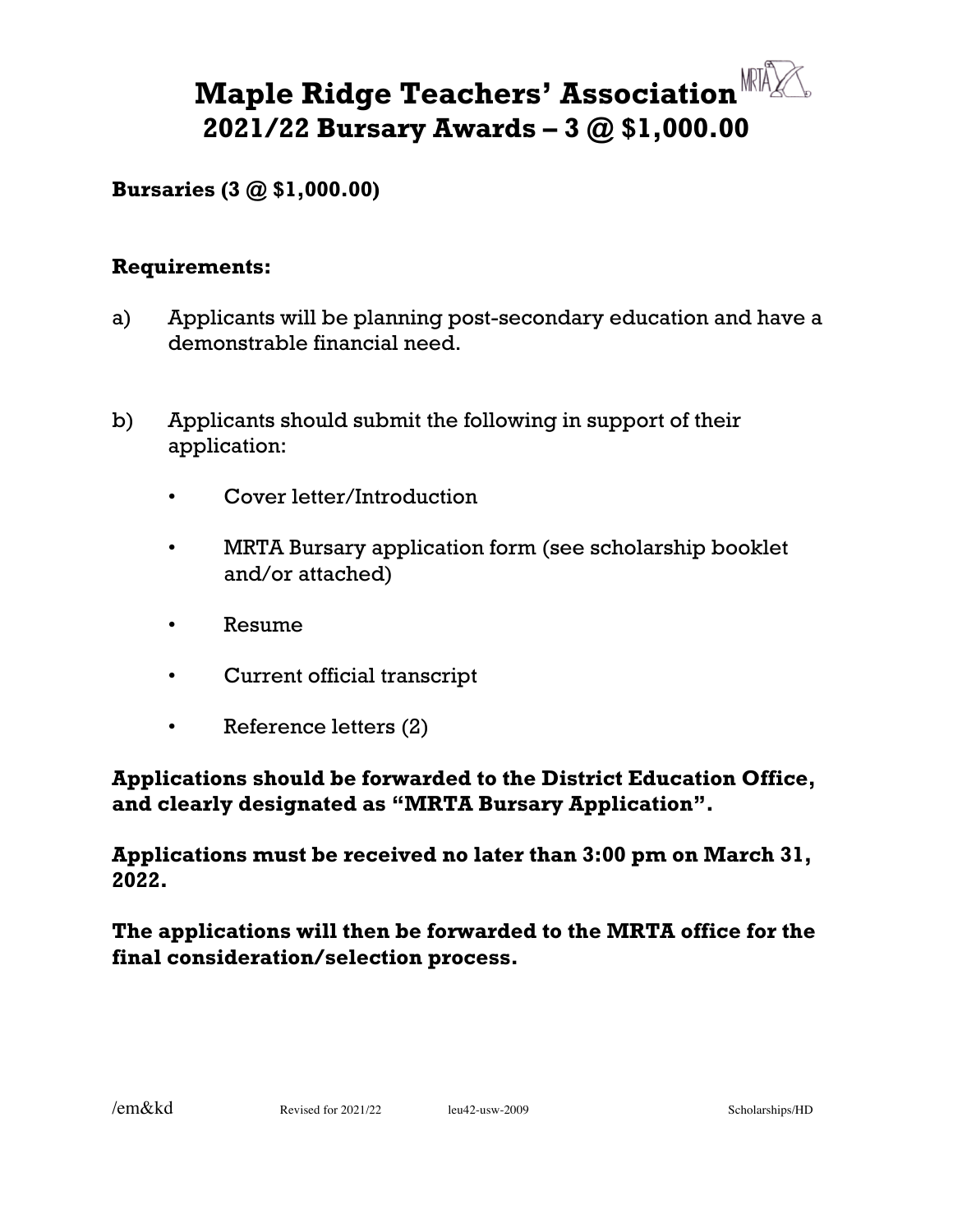## **Maple Ridge Teachers' Association** 2021/22 Bursary Award Application

| Surname                                  | <b>Given Names</b>                                                               |
|------------------------------------------|----------------------------------------------------------------------------------|
|                                          |                                                                                  |
|                                          |                                                                                  |
|                                          | District:___________________                                                     |
| <b>Sandeler 11</b><br>Courses:           | Grade 12                                                                         |
|                                          |                                                                                  |
|                                          |                                                                                  |
|                                          |                                                                                  |
|                                          |                                                                                  |
|                                          |                                                                                  |
| Are you presently living at home?:<br>1. |                                                                                  |
| 2.                                       |                                                                                  |
| Address (if different from above):       |                                                                                  |
| 3.                                       | Number of brothers/sisters, if applicable (include ages): ______________________ |
| 4.                                       |                                                                                  |
|                                          | If so, full time ______ part time ____ number of hours per work:                 |
|                                          |                                                                                  |
|                                          | If so, full time ______ part time ____ number of hours per work:                 |
|                                          | Do you plan to work while attending post secondary school? _____________________ |